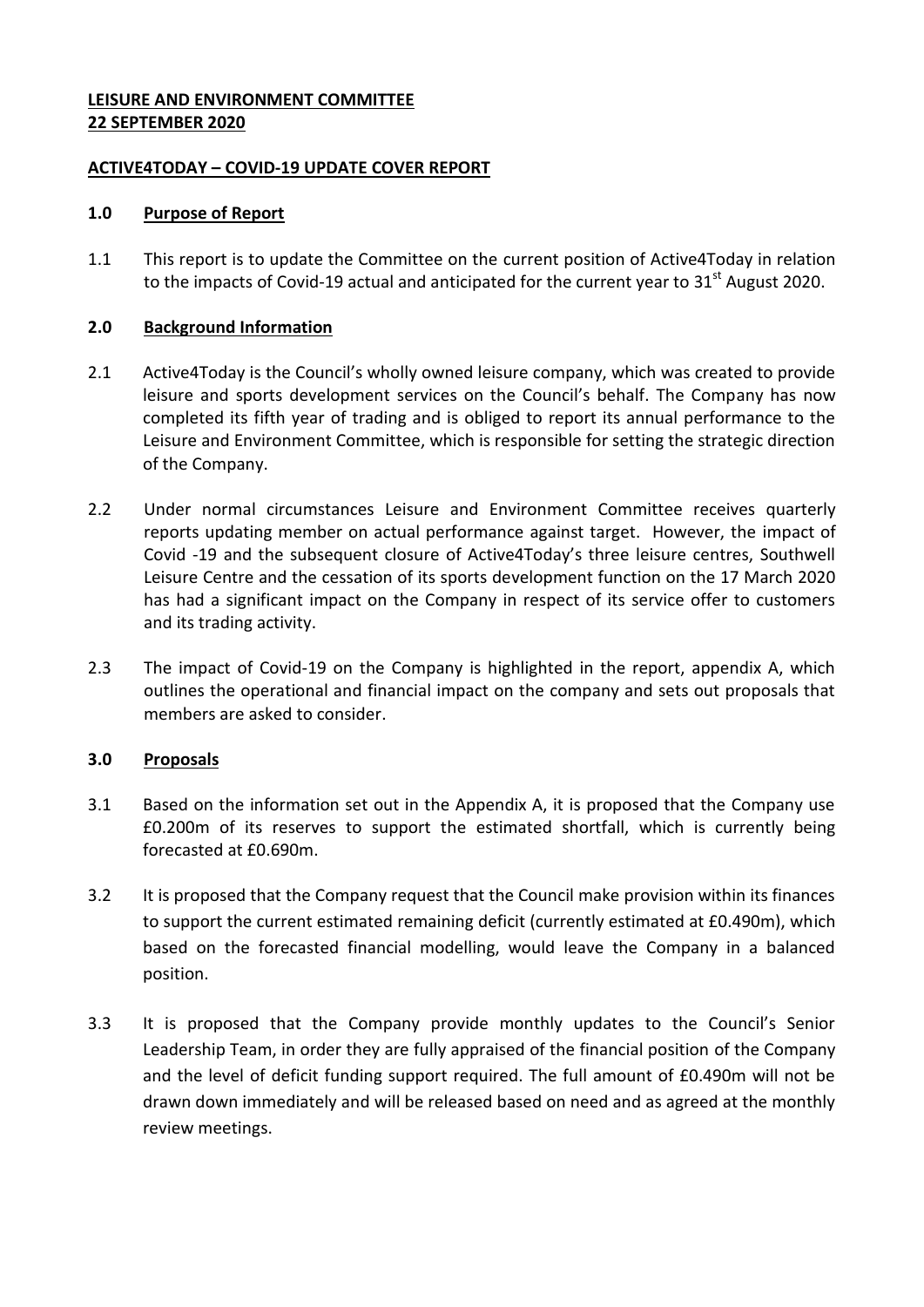## **4.0 Equalities Implications**

4.1 There are no new equalities implications arising from this report.

## **5.0 Financial Implications (FIN20-21/2405)**

- **5.1** There are significant budget implications within this report, which are highlighted in the body of the report (Appendix A). This will be reported regularly to the Senior Leadership Team of the Council, in order that it is fully appraised of the most recent financial position of the Company.
- **5.2** In summary, the Company faces a forecast deficit for the 2020-2021 financial year of £0.690m, which it proposes to meet by using £0.200m of its reserves and by further support from the council to bridge the remaining £0.490m shortfall. Without this support, from the Council the provision of leisure centre services by the Company will not be sustainable.
- **5.3** The Council received £1.483m of additional funding from MHCLG in relation to additional costs, as a result of COVID-19. The Council proposes to allocate the required funding as indicated within this report against the allocation, to ensure that the funding that Active4Today requires, to maintain its sustainability, is set aside. The allocation of this £1.483m will be presented to Policy and Finance Committee on  $24<sup>th</sup>$  September 2020.

# **6.0 Community Plan – Alignment to Objectives**

**6.1** The provision of the Council's high quality and accessible leisure centres makes a significant contribution to the health and wellbeing of members of the community. Specifically the role that Active4Today performs for the Council by operating the leisure centres and sports development function attracts regular users each year thereby assisting the Council in the achievement of Objective 9, ' Improve the health and wellbeing of local residents, with a particular focus on narrowing the gap in healthy life expectancy and other health outcomes'.

# **7.0 RECOMMENDATIONS that:**

- **(a) Leisure and Environment Committee notes and supports the content of the Active4Today Covid-19 Impact report (Appendix A) and;**
- **(b) Recommends that Policy and Finance Committee approve the allocation of £0.490m from the MHCLG Covid-19 funding grant to support Active4Today's additional management costs as a direct result of the impact of Covid-19 on its trading activity.**

# **Reason for Recommendations**

**To ensure that the funding that Active4Today requires to maintain its sustainability is set aside.**